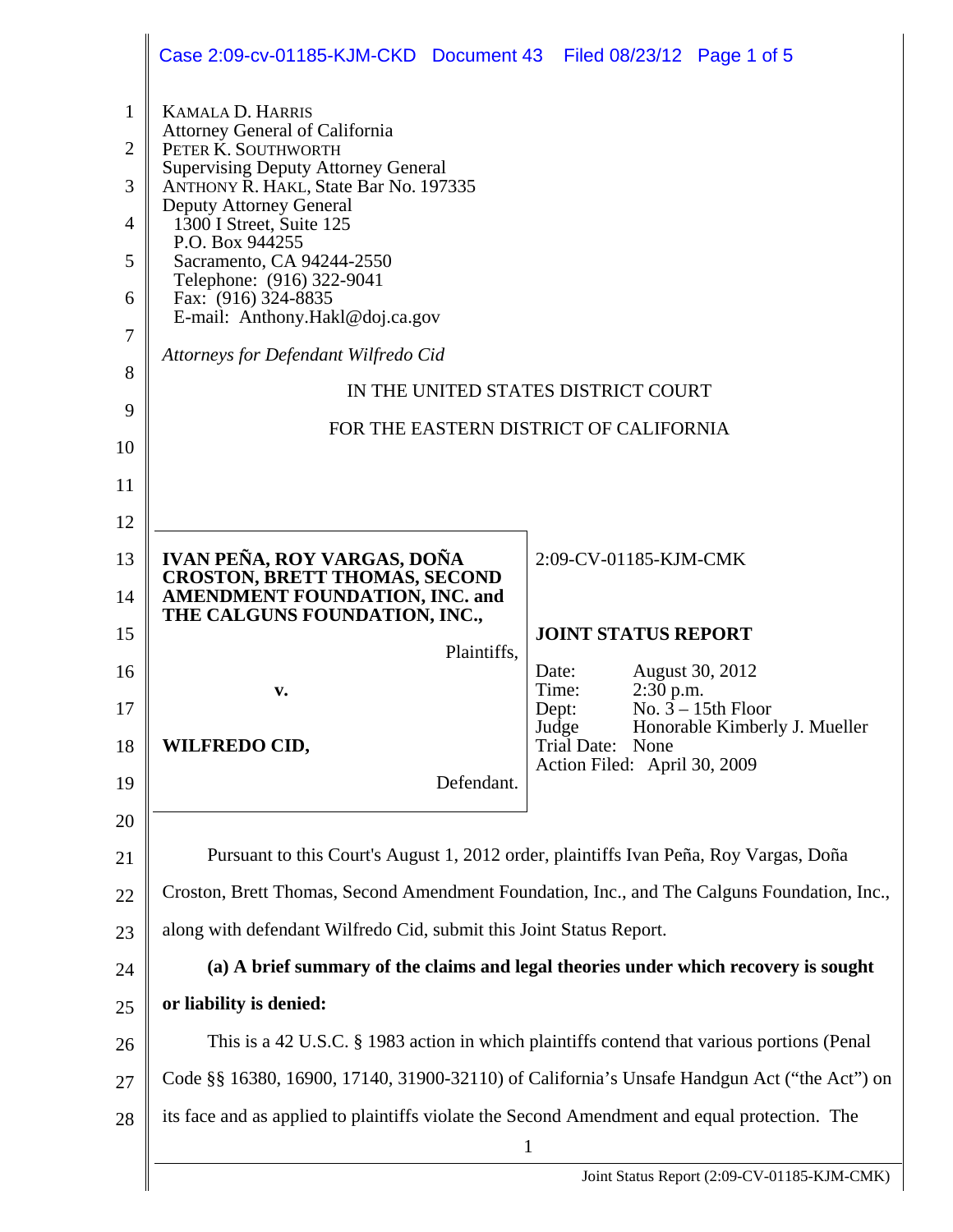## Case 2:09-cv-01185-KJM-CKD Document 43 Filed 08/23/12 Page 2 of 5

| $\mathbf{1}$   | amended complaint seeks an order enjoining defendant Cid from enforcing the Act and                |  |  |
|----------------|----------------------------------------------------------------------------------------------------|--|--|
| $\overline{2}$ | declaratory relief consistent with such an injunction. Cid, who was the Chief of the Bureau of     |  |  |
| 3              | Firearms of the California Department of Justice at the time this action was filed, asserts that   |  |  |
| 4              | plaintiffs' claims have no merit.                                                                  |  |  |
| 5              | (b) Status of service upon all defendants and cross-defendants:                                    |  |  |
| 6              | Cid is the only defendant in this action and plaintiffs have completed service of process.         |  |  |
| 7              | (c) Possible joinder of additional parties:                                                        |  |  |
| 8              | The parties do not anticipate the joinder of additional parties. However, because defendant        |  |  |
| 9              | Cid is no longer the Chief of the Bureau of Firearms, the parties are currently discussing whether |  |  |
| 10             | a stipulated substitution of parties may be appropriate.                                           |  |  |
| 11             | (d) Contemplated amendments to the pleadings:                                                      |  |  |
| 12             | The parties do not anticipate any further amendments to the pleadings on file.                     |  |  |
| 13             | (e) The statutory basis for jurisdiction and venue:                                                |  |  |
| 14             | Jurisdiction is predicated upon 28 U.S.C. § 1331 and venue on 28 U.S.C. § 1391(b).                 |  |  |
| 15             | (f) Anticipated discovery and the scheduling of discovery, including:                              |  |  |
| 16             | (1) What changes, if any, should be made in the timing, form, or requirement for                   |  |  |
| 17             | disclosures under Rule 26(a), including a statement as to when disclosures under Rule              |  |  |
| 18             | $26(a)(1)$ were made or will be made, and whether further discovery conferences should be          |  |  |
| 19             | held:                                                                                              |  |  |
| 20             | The parties conferred as required under Rule $26(f)$ on August 17, 2009, and initial               |  |  |
| 21             | disclosures have been made. No further discovery conferences are necessary at this time.           |  |  |
| 22             | (2) The subjects on which discovery may be needed; when discovery should be                        |  |  |
| 23             | completed, and whether discovery should be conducted in phases:                                    |  |  |
| 24             | Plaintiffs' position:                                                                              |  |  |
| 25             | Plaintiffs intend to file a motion for summary judgment. Plaintiffs contend that this case         |  |  |
| 26             | presents issues of pure law and that no factual controversy exists. Plaintiffs do not need any     |  |  |
| 27             | further discovery on any subject.                                                                  |  |  |
| 28             |                                                                                                    |  |  |
|                | $\overline{2}$                                                                                     |  |  |
|                | Joint Status Report (2:09-CV-01185-KJM-CMK)                                                        |  |  |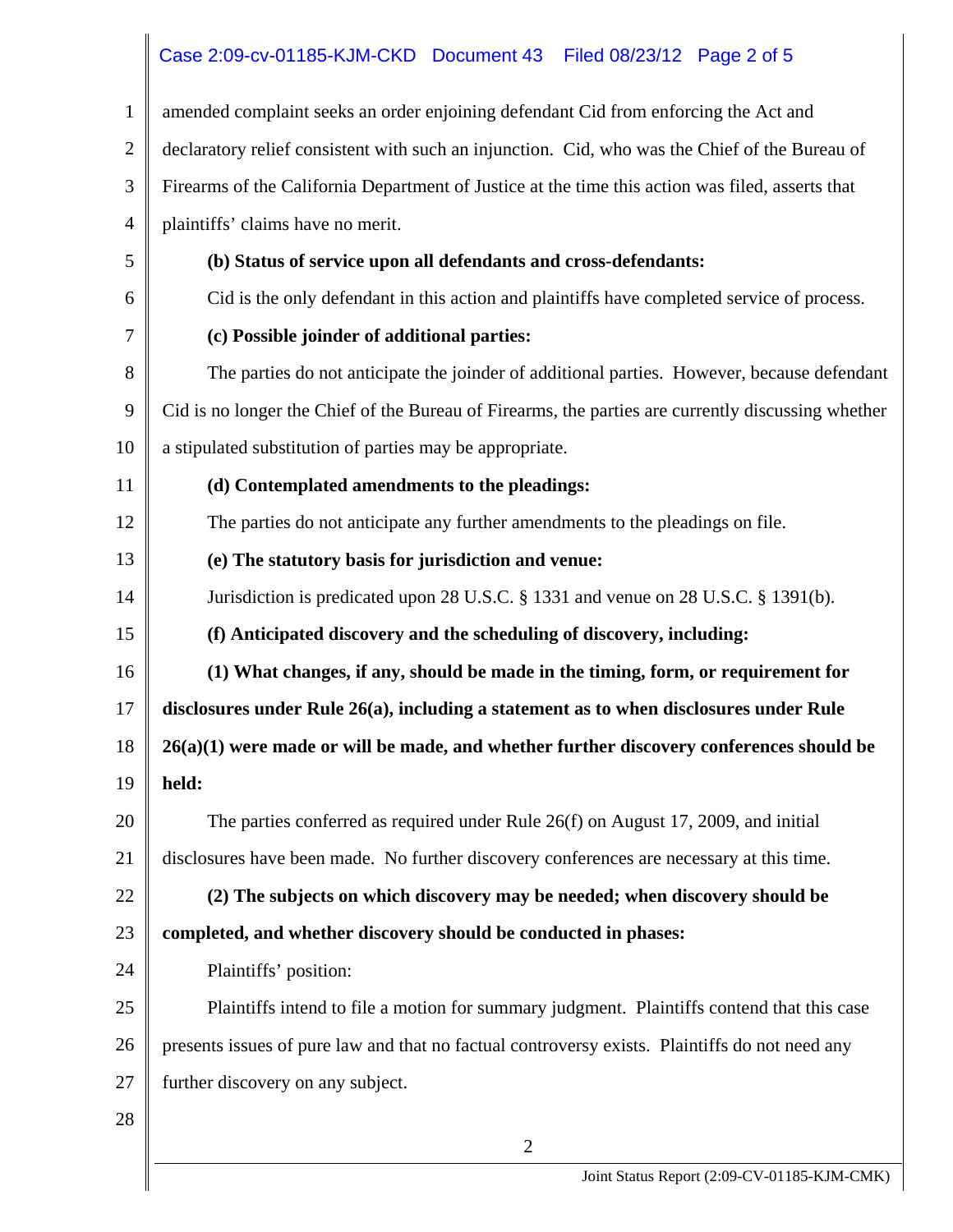|                | Case 2:09-cv-01185-KJM-CKD Document 43 Filed 08/23/12 Page 3 of 5                               |  |  |  |
|----------------|-------------------------------------------------------------------------------------------------|--|--|--|
| 1              | Defendant's position:                                                                           |  |  |  |
| $\overline{2}$ | Defendant intends to conduct discovery on the nature of plaintiffs' claims, which include       |  |  |  |
| 3              | facial and as applied challenges. Discovery would include written discovery and depositions.    |  |  |  |
| $\overline{4}$ | Defendant proposes the following discovery dates:                                               |  |  |  |
| 5              | All non-expert discovery to be completed by: February 22, 2013                                  |  |  |  |
| 6              | Disclosure of experts: March 8, 2013                                                            |  |  |  |
| 7              | Supplemental disclosure of experts: March 29, 2013                                              |  |  |  |
| 8              | All expert discovery to be completed by: May 3, 2013                                            |  |  |  |
| 9              | (3) What changes, if any, should be made in the limitations on discovery imposed                |  |  |  |
| 10             | under the Civil Rules and what other limitations, if any, should be imposed:                    |  |  |  |
| 11             | The parties do not contemplate any changes to the limitations on discovery imposed by the       |  |  |  |
| 12             | Federal Rules of Civil Procedure.                                                               |  |  |  |
| 13             | (4) The timing of the disclosure of expert witnesses and information required by Rule           |  |  |  |
| 14             | $26(a)(2)$ :                                                                                    |  |  |  |
| 15             | Plaintiffs do not intend to offer expert testimony at any trial in this matter.                 |  |  |  |
| 16             | Defendant's proposed dates for the disclosure of expert witnesses and information are set       |  |  |  |
| 17             | forth above.                                                                                    |  |  |  |
| 18             | (5) Proposed dates for discovery cut-off:                                                       |  |  |  |
| 19             | Plaintiffs do not need any further discovery on any subject and have no need for a discovery    |  |  |  |
| 20             | cut-off date.                                                                                   |  |  |  |
| 21             | Defendant's proposed discovery cut-off dates are set forth above.                               |  |  |  |
| 22             | (g) Contemplated dispositive motions and proposed date by which all non-discovery               |  |  |  |
| 23             | motions shall be heard:                                                                         |  |  |  |
| 24             | As stated above, plaintiffs intend to file a motion for summary judgment without further        |  |  |  |
| 25             | discovery.                                                                                      |  |  |  |
| 26             | Defendant will conduct discovery and likely move for summary judgment as well. In light         |  |  |  |
| 27             | of the discovery dates proposed above, defendant proposes that all dispositive motions be heard |  |  |  |
| 28             | no later than a date in June 2013.                                                              |  |  |  |
|                | 3                                                                                               |  |  |  |
|                | Joint Status Report (2:09-CV-01185-KJM-CMK)                                                     |  |  |  |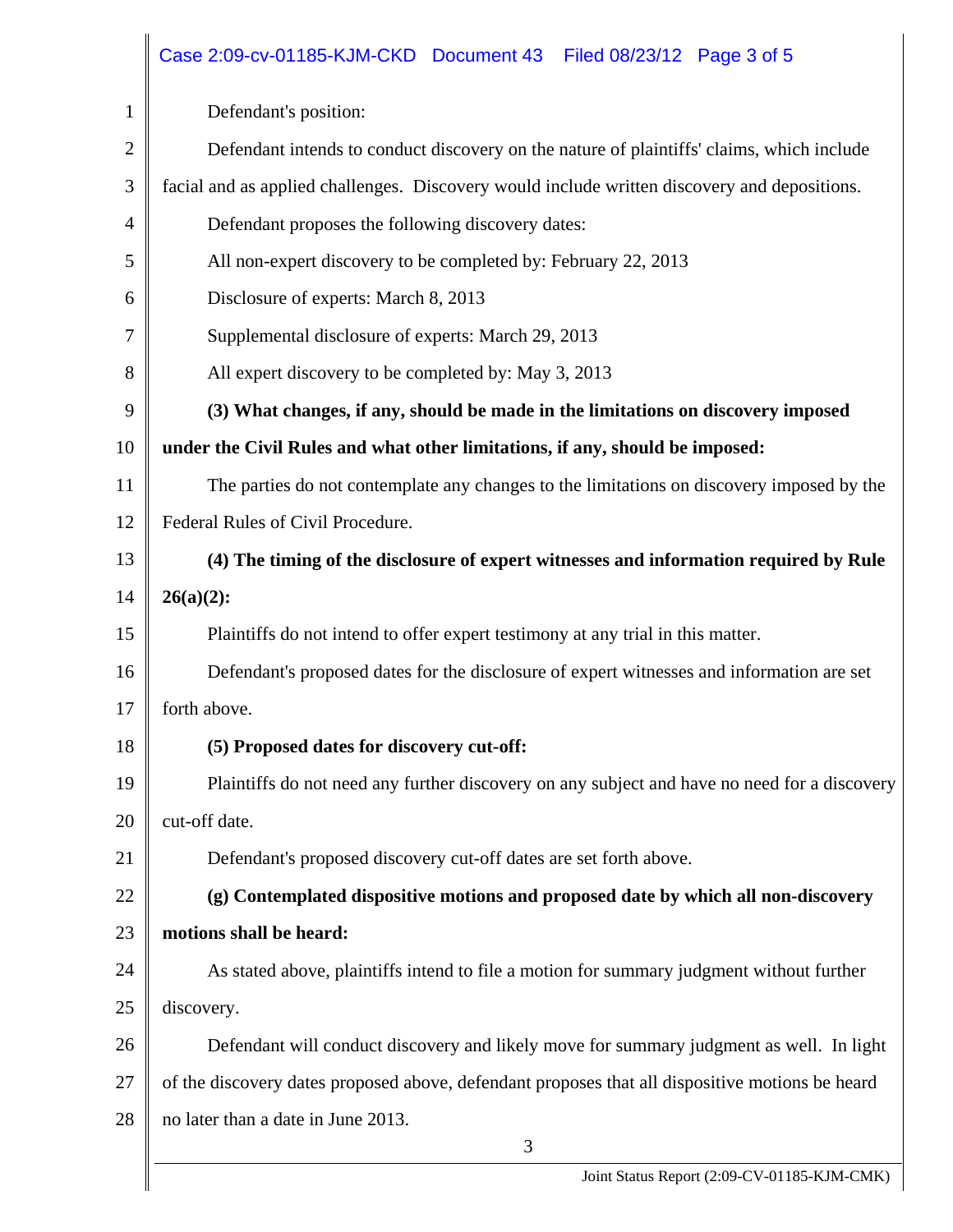## Case 2:09-cv-01185-KJM-CKD Document 43 Filed 08/23/12 Page 4 of 5

| $\mathbf{1}$   | Nevertheless, at this time the parties jointly anticipate resolving this matter by way of cross-     |  |  |
|----------------|------------------------------------------------------------------------------------------------------|--|--|
| $\overline{2}$ | motions for summary judgment. Therefore, the parties respectfully request that the Court reserve     |  |  |
| 3              | February 15, 2013, for the hearing of those motions. The parties will file and brief the anticipated |  |  |
| 4              | motions as required under the Local Rules.                                                           |  |  |
| 5              | (h) Methods that can be used from the outset to avoid unnecessary proof and                          |  |  |
| 6              | cumulative evidence, and anticipated limitations or restrictions on the use of testimony             |  |  |
| 7              | under Federal Rule of Evidence 702:                                                                  |  |  |
| 8              | The parties have no recommendations regarding the introduction and use of evidence at this           |  |  |
| 9              | time.                                                                                                |  |  |
| 10             | (i) Proposed date for final pretrial conference:                                                     |  |  |
| 11             | Plaintiffs maintain that this case will be disposed of by a motion for summary judgment              |  |  |
| 12             | such that a final pretrial conference date is not necessary.                                         |  |  |
| 13             | In light of the other dates proposed above, defendant proposes a final pretrial conference           |  |  |
| 14             | date in August 2013                                                                                  |  |  |
| 15             | (j) Proposed date for trial, estimate of days of trial, and whether any party has                    |  |  |
| 16             | demanded a jury:                                                                                     |  |  |
| 17             | Plaintiffs maintain that this case will be disposed of by a motion for summary judgment              |  |  |
| 18             | such that a trial date is not necessary.                                                             |  |  |
| 19             | Defendant proposes a trial date in October 2013.                                                     |  |  |
| 20             | If there is any trial, the parties agree to a court trial. The parties estimate that any court trial |  |  |
| 21             | would last three days.                                                                               |  |  |
| 22             | (k) Appropriateness of special procedures such as reference to a special master or                   |  |  |
| 23             | agreement to try the matter before a magistrate judge pursuant to $28$ U.S.C. $\S$ 636(c):           |  |  |
| 24             | The parties do not contemplate any special procedures.                                               |  |  |
| 25             | (I) Proposed modification of standard pretrial procedures because of the simplicity or               |  |  |
| 26             | complexity of the case:                                                                              |  |  |
| 27             | The parties do not contemplate any modification of standard pretrial procedures.                     |  |  |
| 28             |                                                                                                      |  |  |
|                | 4                                                                                                    |  |  |
|                | Joint Status Report (2:09-CV-01185-KJM-CMK)                                                          |  |  |